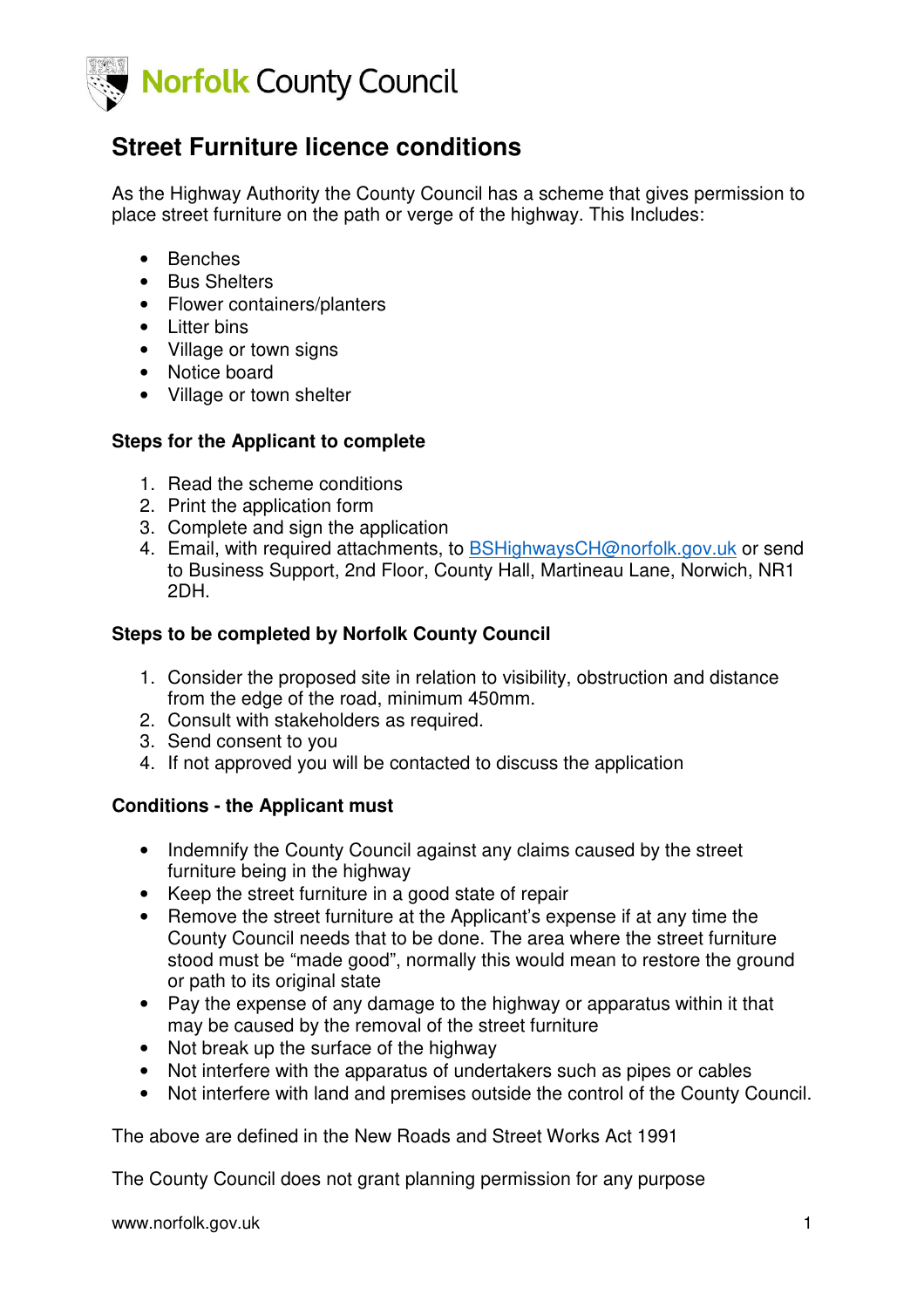

## **Street furniture application/consent form**

### **This section is for the Applicant to complete**

I have read and agree to the conditions of placing street furniture on the highway. I am applying for permission on behalf of:

| Contact details                                                                                                                                                                       |  |  |  |
|---------------------------------------------------------------------------------------------------------------------------------------------------------------------------------------|--|--|--|
|                                                                                                                                                                                       |  |  |  |
|                                                                                                                                                                                       |  |  |  |
|                                                                                                                                                                                       |  |  |  |
|                                                                                                                                                                                       |  |  |  |
|                                                                                                                                                                                       |  |  |  |
| <b>Type of furniture</b> (please tick)<br>Bench Bus Shelter Flower Container or Planter Litter Bin Bollard/Post<br>Village or town sign  Notice Board  Village or town shelter  Other |  |  |  |
|                                                                                                                                                                                       |  |  |  |
|                                                                                                                                                                                       |  |  |  |
| Drawing or sketch attached in relation to the highway (please tick)                                                                                                                   |  |  |  |
|                                                                                                                                                                                       |  |  |  |

### **This section is for Norfolk County Council to complete**

Pursuant to the Provisions of the Local Government (Miscellaneous Provisions) Act 1953 Norfolk County Council gives its consent to place a street furniture on the highway at the above location.

| for Assistant Director of Communities |  |
|---------------------------------------|--|
| and Environmental Services            |  |